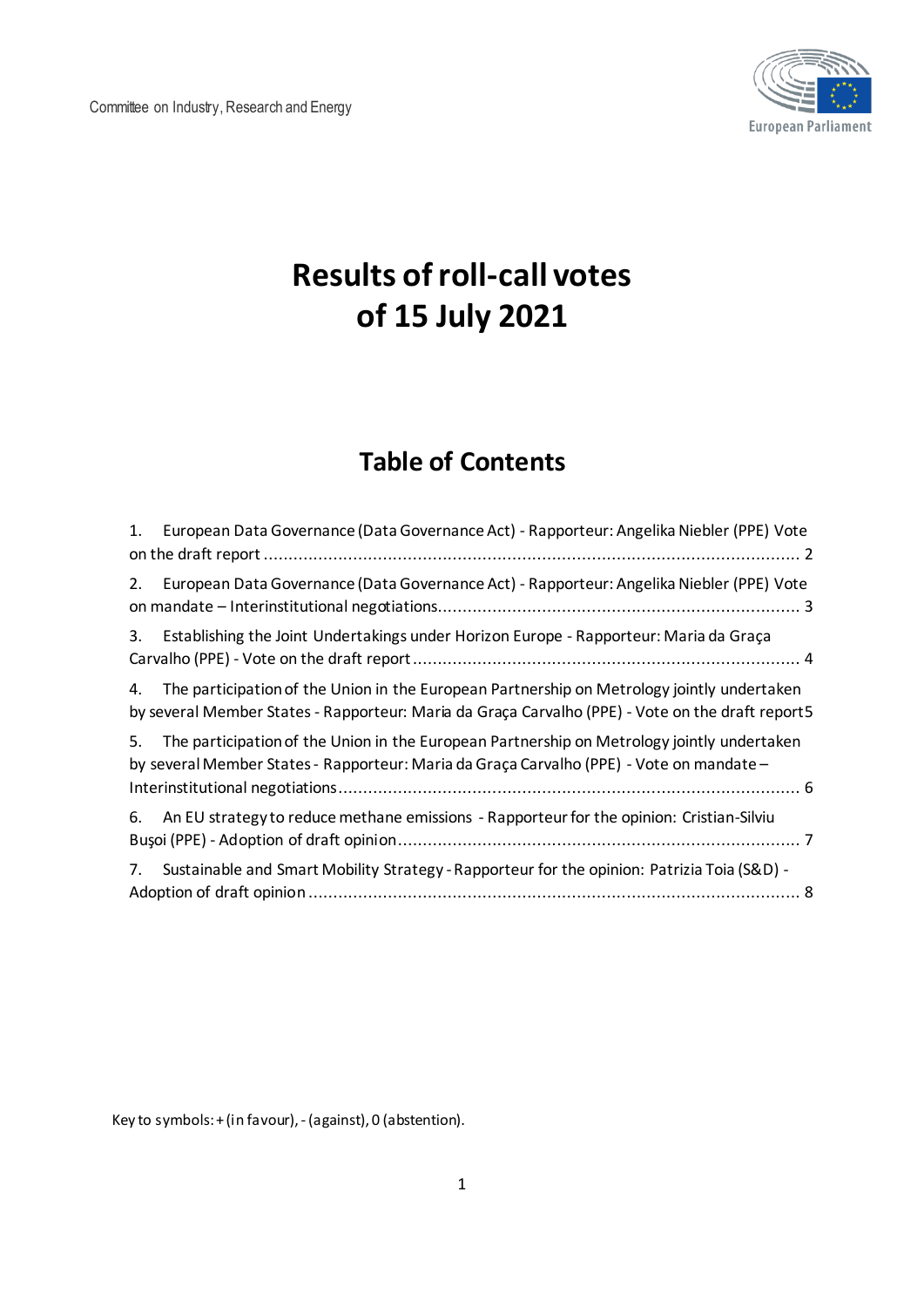#### <span id="page-1-0"></span>**1. European Data Governance (Data Governance Act) - Rapporteur: Angelika Niebler (PPE) Vote on the draft report**

| 66             | ٠                                                                                                                                                                                                                                                                                                                                                                                            |
|----------------|----------------------------------------------------------------------------------------------------------------------------------------------------------------------------------------------------------------------------------------------------------------------------------------------------------------------------------------------------------------------------------------------|
| <b>ECR</b>     | Izabela-Helena Kloc, Zdzisław Krasnodębski, Robert Roos, Beata Szydło, Grzegorz<br>Tobiszowski, Evžen Tošenovský                                                                                                                                                                                                                                                                             |
| ID             | Paolo Borchia, Markus Buchheit, Georg Mayer, Isabella Tovaglieri                                                                                                                                                                                                                                                                                                                             |
| <b>NI</b>      | Clara Ponsatí Obiols                                                                                                                                                                                                                                                                                                                                                                         |
| <b>PPE</b>     | François-Xavier Bellamy, Hildegard Bentele, Tom Berendsen, Vasile Blaga, Cristian-<br>Silviu Bușoi, Maria da Graça Carvalho, Pilar del Castillo Vera, Christian Ehler, Othmar<br>Karas, Seán Kelly, Andrius Kubilius, Eva Maydell, Angelika Niebler, Aldo Patriciello,<br>Markus Pieper, Massimiliano Salini, Sara Skyttedal, Maria Spyraki, Riho Terras, Henna<br>Virkkunen, Pernille Weiss |
| Renew          | Nicola Beer, Nicola Danti, Martina Dlabajová, Valter Flego, Claudia Gamon, Bart<br>Groothuis, Christophe Grudler, Valérie Hayer, Ivars Ijabs, Iskra Mihaylova, Mauri<br>Pekkarinen                                                                                                                                                                                                           |
| <b>S&amp;D</b> | Marek Paweł Balt, Carlo Calenda, Josianne Cutajar, Lina Gálvez Muñoz, Nicolás<br>González Casares, Robert Hajšel, Ivo Hristov, Eva Kaili, Miapetra Kumpula-Natri, Dan<br>Nica, Tsvetelina Penkova, Patrizia Toia, Carlos Zorrinho                                                                                                                                                            |
| The Left       | Marisa Matias                                                                                                                                                                                                                                                                                                                                                                                |
| Verts/ALE      | François Alfonsi, Damian Boeselager, Ignazio Corrao, Ciarán Cuffe, Henrike Hahn, Ville<br>Niinistö, Jutta Paulus, Mikuláš Peksa, Marie Toussaint                                                                                                                                                                                                                                             |

| 6          | 0                                            |
|------------|----------------------------------------------|
| <b>ECR</b> | Jessica Stegrud                              |
| ID         | Thi erry Mariani, Joël le Mélin              |
| The Left   | Manuel Bompard, Marc Botenga, Sandra Pereira |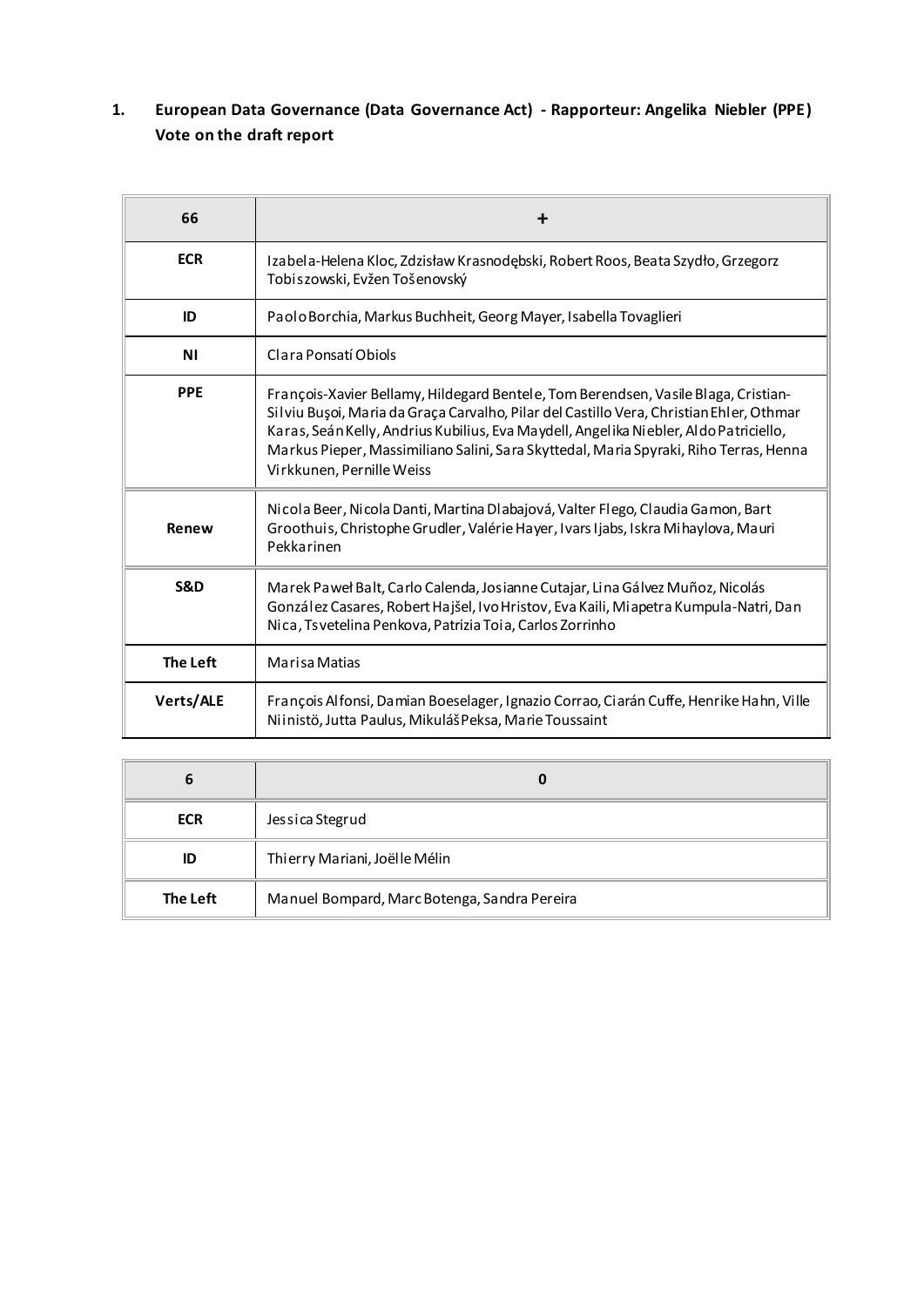#### <span id="page-2-0"></span>**2. European Data Governance (Data Governance Act) - Rapporteur: Angelika Niebler (PPE) Vote on mandate – Interinstitutional negotiations**

| 66             |                                                                                                                                                                                                                                                                                                                                                                                              |
|----------------|----------------------------------------------------------------------------------------------------------------------------------------------------------------------------------------------------------------------------------------------------------------------------------------------------------------------------------------------------------------------------------------------|
| <b>ECR</b>     | Izabela-Helena Kloc, Zdzisław Krasnodębski, Robert Roos, Beata Szydło, Grzegorz<br>Tobiszowski, Evžen Tošenovský                                                                                                                                                                                                                                                                             |
| ID             | Paolo Borchia, Markus Buchheit, Georg Mayer, Isabella Tovaglieri                                                                                                                                                                                                                                                                                                                             |
| <b>NI</b>      | Clara Ponsatí Obiols                                                                                                                                                                                                                                                                                                                                                                         |
| <b>PPE</b>     | François-Xavier Bellamy, Hildegard Bentele, Tom Berendsen, Vasile Blaga, Cristian-<br>Silviu Bușoi, Maria da Graça Carvalho, Pilar del Castillo Vera, Christian Ehler, Othmar<br>Karas, Seán Kelly, Andrius Kubilius, Eva Maydell, Angelika Niebler, Aldo Patriciello,<br>Markus Pieper, Massimiliano Salini, Sara Skyttedal, Maria Spyraki, Riho Terras, Henna<br>Virkkunen, Pernille Weiss |
| Renew          | Nicola Beer, Nicola Danti, Martina Dlabajová, Valter Flego, Claudia Gamon, Bart<br>Groothuis, Christophe Grudler, Valérie Hayer, Ivars Ijabs, Iskra Mihaylova, Mauri<br>Pekkarinen                                                                                                                                                                                                           |
| <b>S&amp;D</b> | Marek Paweł Balt, Carlo Calenda, Josianne Cutajar, Lina Gálvez Muñoz, Nicolás<br>González Casares, Robert Hajšel, Ivo Hristov, Eva Kaili, Miapetra Kumpula-Natri, Dan<br>Nica, Tsvetelina Penkova, Patrizia Toia, Carlos Zorrinho                                                                                                                                                            |
| The Left       | <b>Marisa Matias</b>                                                                                                                                                                                                                                                                                                                                                                         |
| Verts/ALE      | François Alfonsi, Damian Boeselager, Ignazio Corrao, Ciarán Cuffe, Henrike Hahn, Ville<br>Niinistö, Jutta Paulus, Mikuláš Peksa, Marie Toussaint                                                                                                                                                                                                                                             |

|            | $\blacksquare$  |
|------------|-----------------|
| <b>ECR</b> | Jessica Stegrud |

|          | O                                            |
|----------|----------------------------------------------|
| ID       | Thi erry Mariani, Joëlle Mélin               |
| The Left | Manuel Bompard, Marc Botenga, Sandra Pereira |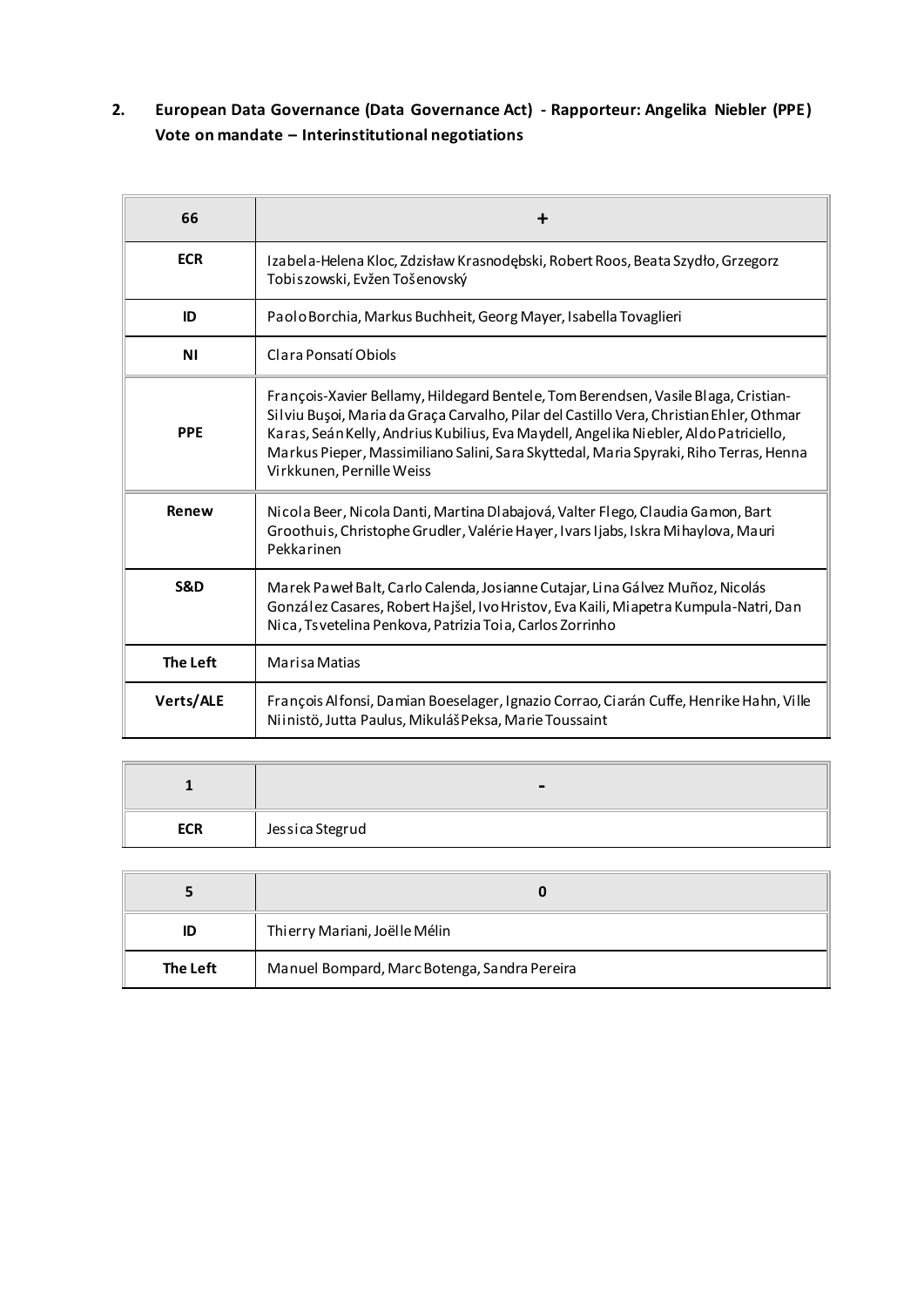#### <span id="page-3-0"></span>**3. Establishing the Joint Undertakings under Horizon Europe - Rapporteur: Maria da Graça Carvalho (PPE) - Vote on the draft report**

| 65         | ┿                                                                                                                                                                                                                                                                                                                                                                                            |
|------------|----------------------------------------------------------------------------------------------------------------------------------------------------------------------------------------------------------------------------------------------------------------------------------------------------------------------------------------------------------------------------------------------|
| <b>ECR</b> | Izabela-Helena Kloc, Zdzisław Krasnodębski, Robert Roos, Beata Szydło, Grzegorz<br>Tobiszowski, Evžen Tošenovský                                                                                                                                                                                                                                                                             |
| ID         | Paolo Borchia, Thierry Mariani, Joëlle Mélin, Isabella Tovaglieri                                                                                                                                                                                                                                                                                                                            |
| ΝI         | Clara Ponsatí Obiols                                                                                                                                                                                                                                                                                                                                                                         |
| <b>PPE</b> | François-Xavier Bellamy, Hildegard Bentele, Tom Berendsen, Vasile Blaga, Cristian-<br>Silviu Bușoi, Maria da Graça Carvalho, Pilar del Castillo Vera, Christian Ehler, Othmar<br>Karas, Seán Kelly, Andrius Kubilius, Eva Maydell, Angelika Niebler, Aldo Patriciello,<br>Markus Pieper, Massimiliano Salini, Sara Skyttedal, Maria Spyraki, Riho Terras, Henna<br>Virkkunen, Pernille Weiss |
| Renew      | Nicola Beer, Nicola Danti, Martina Dlabajová, Valter Flego, Claudia Gamon, Bart<br>Groothuis, Christophe Grudler, Valérie Hayer, Ivars Ijabs, Iskra Mihaylova, Mauri<br>Pekkarinen                                                                                                                                                                                                           |
| S&D        | Marek Paweł Balt, Carlo Calenda, Josianne Cutajar, Lina Gálvez Muñoz, Nicolás<br>González Casares, Robert Hajšel, Ivo Hristov, Eva Kaili, Miapetra Kumpula-Natri, Dan<br>Nica, Tsvetelina Penkova, Patrizia Toia, Carlos Zorrinho                                                                                                                                                            |
| Verts/ALE  | François Alfonsi, Damian Boeselager, Ignazio Corrao, Ciarán Cuffe, Henrike Hahn, Ville<br>Niinistö, Jutta Paulus, Mikuláš Peksa, Marie Toussaint                                                                                                                                                                                                                                             |

|                 | $\blacksquare$ |
|-----------------|----------------|
| <b>The Left</b> | Sandra Pereira |

| $\mathbf b$ | 0                                           |
|-------------|---------------------------------------------|
| <b>ECR</b>  | Jessica Stegrud                             |
| ID          | Markus Buchheit, Georg Mayer                |
| The Left    | Manuel Bompard, Marc Botenga, Marisa Matias |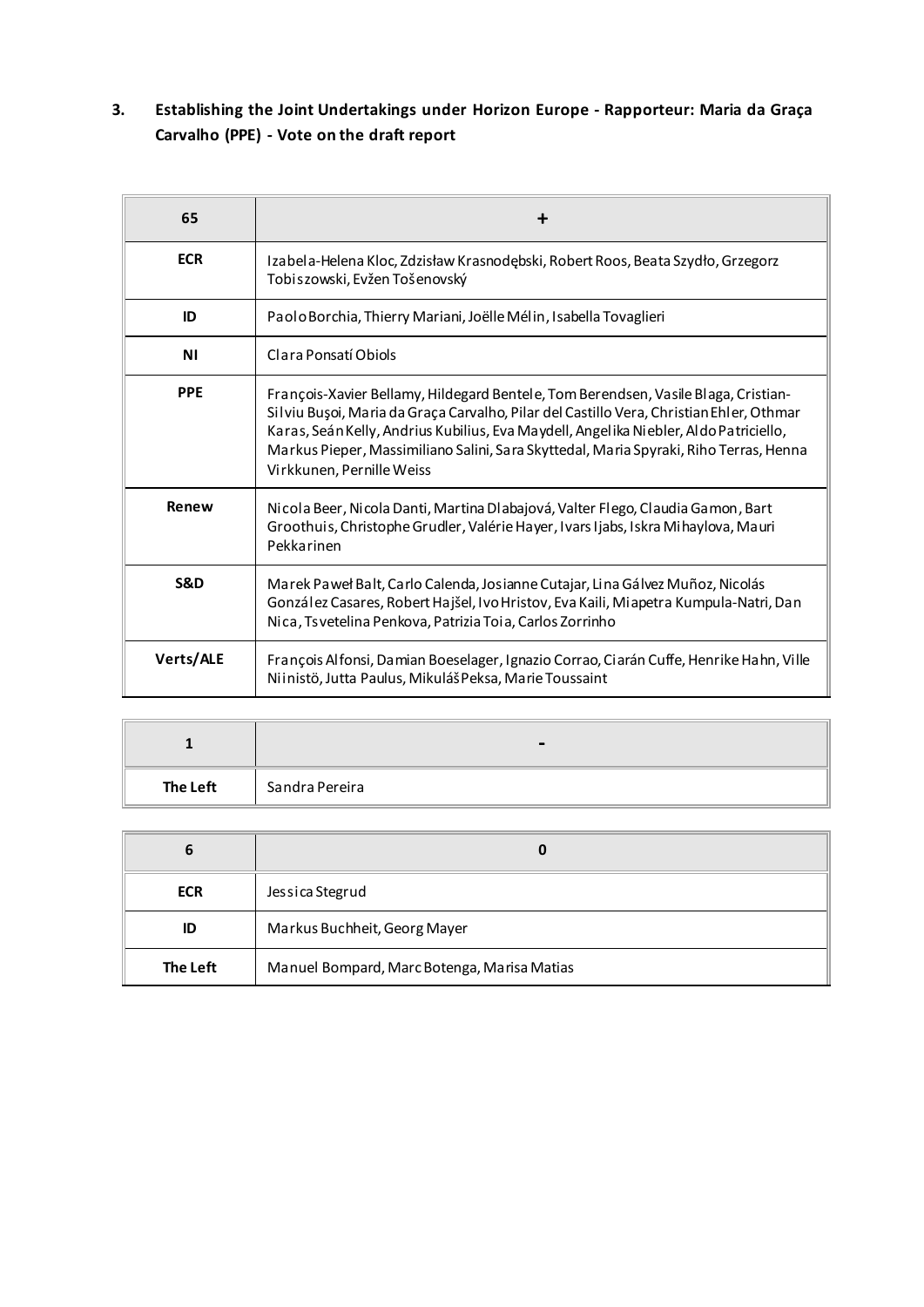<span id="page-4-0"></span>**4. The participation of the Union in the European Partnership on Metrology jointly undertaken by several Member States - Rapporteur: Maria da Graça Carvalho (PPE) - Vote on the draft report**

| 71             | ╋                                                                                                                                                                                                                                                                                                                                                                                            |
|----------------|----------------------------------------------------------------------------------------------------------------------------------------------------------------------------------------------------------------------------------------------------------------------------------------------------------------------------------------------------------------------------------------------|
| <b>ECR</b>     | Izabela-Helena Kloc, Zdzisław Krasnodębski, Robert Roos, Beata Szydło, Grzegorz<br>Tobiszowski, Evžen Tošenovský                                                                                                                                                                                                                                                                             |
| ID             | Paolo Borchia, Markus Buchheit, Thierry Mariani, Georg Mayer, Joëlle Mélin, Isabella<br>Tovaglieri                                                                                                                                                                                                                                                                                           |
| <b>NI</b>      | Clara Ponsatí Obiols                                                                                                                                                                                                                                                                                                                                                                         |
| <b>PPE</b>     | François-Xavier Bellamy, Hildegard Bentele, Tom Berendsen, Vasile Blaga, Cristian-<br>Silviu Buşoi, Maria da Graça Carvalho, Pilar del Castillo Vera, Christian Ehler, Othmar<br>Karas, Seán Kelly, Andrius Kubilius, Eva Maydell, Angelika Niebler, Aldo Patriciello,<br>Markus Pieper, Massimiliano Salini, Sara Skyttedal, Maria Spyraki, Riho Terras, Henna<br>Virkkunen, Pernille Weiss |
| Renew          | Nicola Beer, Nicola Danti, Martina Dlabajová, Valter Flego, Claudia Gamon, Bart<br>Groothuis, Christophe Grudler, Valérie Hayer, Ivars Ijabs, Iskra Mihaylova, Mauri<br>Pekkarinen                                                                                                                                                                                                           |
| <b>S&amp;D</b> | Marek Paweł Balt, Carlo Calenda, Josianne Cutajar, Lina Gálvez Muñoz, Nicolás<br>González Casares, Robert Hajšel, Ivo Hristov, Eva Kaili, Miapetra Kumpula-Natri, Dan<br>Nica, Tsvetelina Penkova, Patrizia Toia, Carlos Zorrinho                                                                                                                                                            |
| The Left       | Manuel Bompard, Marc Botenga, Marisa Matias, Sandra Pereira                                                                                                                                                                                                                                                                                                                                  |
| Verts/ALE      | François Alfonsi, Damian Boeselager, Ignazio Corrao, Ciarán Cuffe, Henrike Hahn, Ville<br>Niinistö, Jutta Paulus, Mikuláš Peksa, Marie Toussaint                                                                                                                                                                                                                                             |

| <b>ECR</b> | Jessica Stegrud |
|------------|-----------------|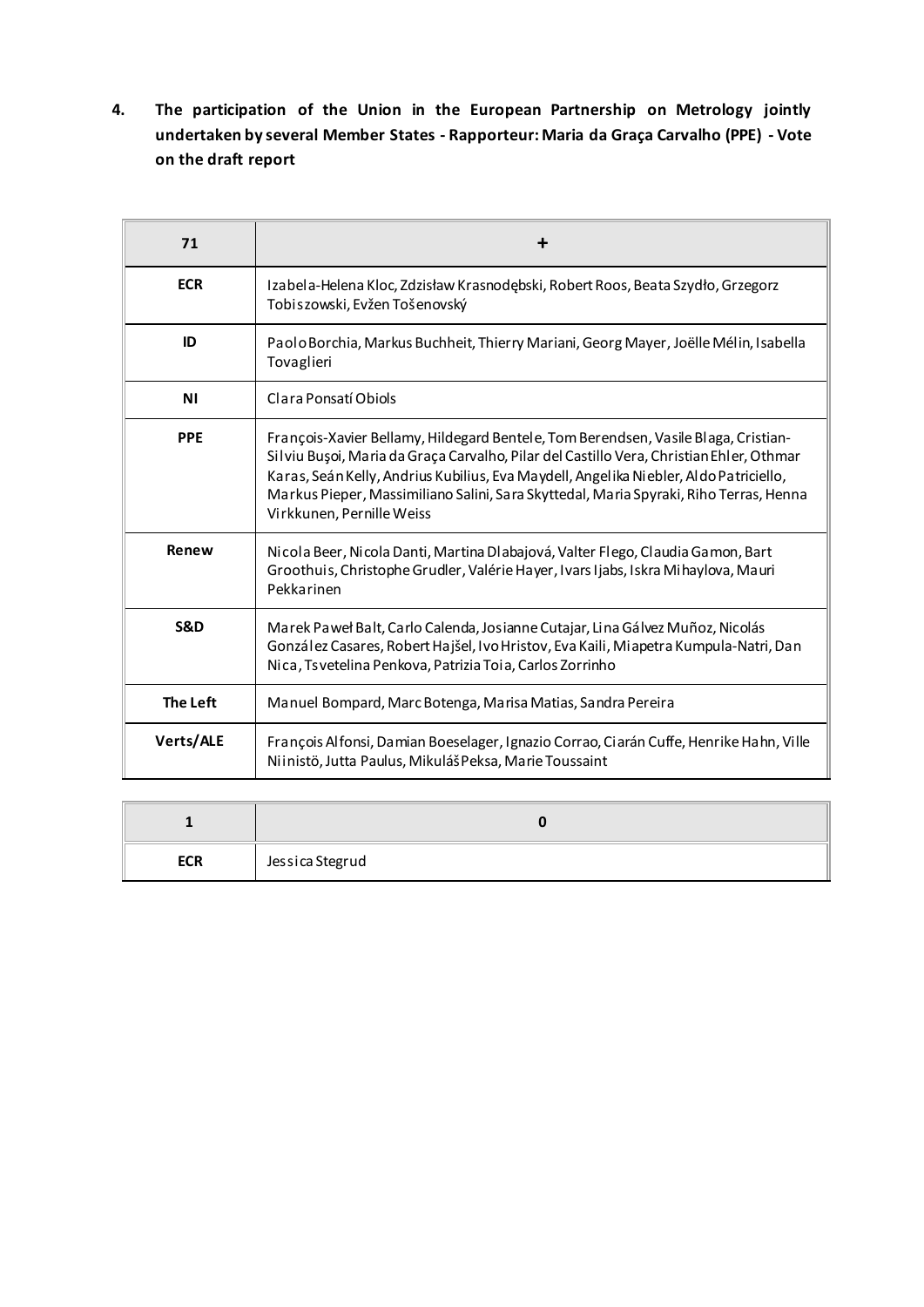<span id="page-5-0"></span>**5. The participation of the Union in the European Partnership on Metrology jointly undertaken by several Member States - Rapporteur: Maria da Graça Carvalho (PPE) - Vote on mandate – Interinstitutional negotiations**

| 70              | ┿                                                                                                                                                                                                                                                                                                                                                                                            |
|-----------------|----------------------------------------------------------------------------------------------------------------------------------------------------------------------------------------------------------------------------------------------------------------------------------------------------------------------------------------------------------------------------------------------|
| <b>ECR</b>      | Izabela-Helena Kloc, Robert Roos, Beata Szydło, Grzegorz Tobiszowski, Evžen<br>Tošenovský                                                                                                                                                                                                                                                                                                    |
| ID              | Paolo Borchia, Markus Buchheit, Thierry Mariani, Georg Mayer, Joëlle Mélin, Isabella<br>Tovaglieri                                                                                                                                                                                                                                                                                           |
| <b>NI</b>       | Clara Ponsatí Obiols                                                                                                                                                                                                                                                                                                                                                                         |
| <b>PPE</b>      | François-Xavier Bellamy, Hildegard Bentele, Tom Berendsen, Vasile Blaga, Cristian-<br>Silviu Bușoi, Maria da Graça Carvalho, Pilar del Castillo Vera, Christian Ehler, Othmar<br>Karas, Seán Kelly, Andrius Kubilius, Eva Maydell, Angelika Niebler, Aldo Patriciello,<br>Markus Pieper, Massimiliano Salini, Sara Skyttedal, Maria Spyraki, Riho Terras, Henna<br>Virkkunen, Pernille Weiss |
| Renew           | Nicola Beer, Nicola Danti, Martina Dlabajová, Valter Flego, Claudia Gamon, Bart<br>Groothuis, Christophe Grudler, Valérie Hayer, Ivars Ijabs, Iskra Mihaylova, Mauri<br>Pekkarinen                                                                                                                                                                                                           |
| <b>S&amp;D</b>  | Marek Paweł Balt, Carlo Calenda, Josianne Cutajar, Lina Gálvez Muñoz, Nicolás<br>González Casares, Robert Hajšel, Ivo Hristov, Eva Kaili, Miapetra Kumpula-Natri, Dan<br>Nica, Tsvetelina Penkova, Patrizia Toia, Carlos Zorrinho                                                                                                                                                            |
| <b>The Left</b> | Manuel Bompard, Marc Botenga, Marisa Matias, Sandra Pereira                                                                                                                                                                                                                                                                                                                                  |
| Verts/ALE       | François Alfonsi, Damian Boeselager, Ignazio Corrao, Ciarán Cuffe, Henrike Hahn, Ville<br>Niinistö, Jutta Paulus, Mikuláš Peksa, Marie Toussaint                                                                                                                                                                                                                                             |

|            | $\overline{\phantom{0}}$ |
|------------|--------------------------|
| <b>ECR</b> | Jessica Stegrud          |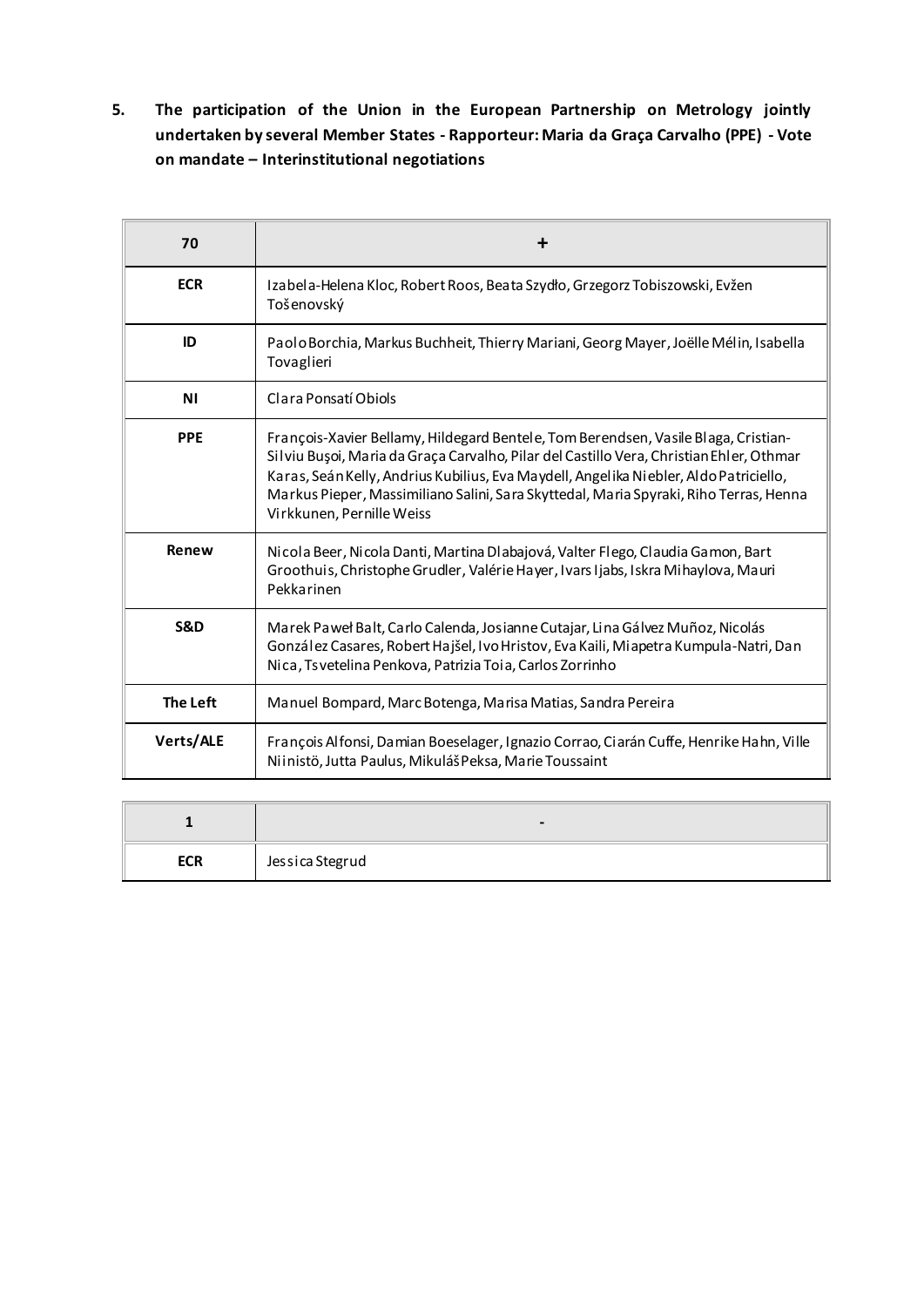#### <span id="page-6-0"></span>**6. An EU strategy to reduce methane emissions - Rapporteur for the opinion: Cristian-Silviu Buşoi (PPE) - Adoption of draft opinion**

| 45         | ┿                                                                                                                                                                                                                                                                                                                                                                                            |
|------------|----------------------------------------------------------------------------------------------------------------------------------------------------------------------------------------------------------------------------------------------------------------------------------------------------------------------------------------------------------------------------------------------|
| <b>PPE</b> | François-Xavier Bellamy, Hildegard Bentele, Tom Berendsen, Vasile Blaga, Cristian-<br>Silviu Bușoi, Maria da Graça Carvalho, Pilar del Castillo Vera, Christian Ehler, Othmar<br>Karas, Seán Kelly, Andrius Kubilius, Eva Maydell, Angelika Niebler, Aldo Patriciello,<br>Markus Pieper, Massimiliano Salini, Sara Skyttedal, Maria Spyraki, Riho Terras, Henna<br>Virkkunen, Pernille Weiss |
| Renew      | Nicola Beer, Nicola Danti, Martina Dlabajová, Valter Flego, Claudia Gamon, Bart<br>Groothuis, Christophe Grudler, Valérie Hayer, Ivars Ijabs, Iskra Mihaylova, Mauri<br>Pekkarinen                                                                                                                                                                                                           |
| S&D        | Marek Paweł Balt, Carlo Calenda, Josianne Cutajar, Lina Gálvez Muñoz, Nicolás<br>González Casares, Robert Hajšel, Ivo Hristov, Eva Kaili, Miapetra Kumpula-Natri, Dan<br>Nica, Tsvetelina Penkova, Patrizia Toia, Carlos Zorrinho                                                                                                                                                            |

| 16         | -                                                                                                                                                |
|------------|--------------------------------------------------------------------------------------------------------------------------------------------------|
| <b>ECR</b> | Robert Roos                                                                                                                                      |
| ID         | Thi erry Mariani, Joël le Mélin                                                                                                                  |
| The Left   | Manuel Bompard, Marc Botenga, Marisa Matias, Sandra Pereira                                                                                      |
| Verts/ALE  | François Alfonsi, Damian Boeselager, Ignazio Corrao, Ciarán Cuffe, Henrike Hahn, Ville<br>Niinistö, Jutta Paulus, Mikuláš Peksa, Marie Toussaint |

| 11         | O                                                                                                                    |
|------------|----------------------------------------------------------------------------------------------------------------------|
| <b>ECR</b> | Izabela-Helena Kloc, Zdzisław Krasnodębski, Jessica Stegrud, Beata Szydło, Grzegorz<br>Tobiszowski, Evžen Tošenovský |
| ID         | Paolo Borchia, Markus Buchheit, Georg Mayer, Isabella Tovaglieri                                                     |
| ΝI         | Clara Ponsatí Obiols                                                                                                 |